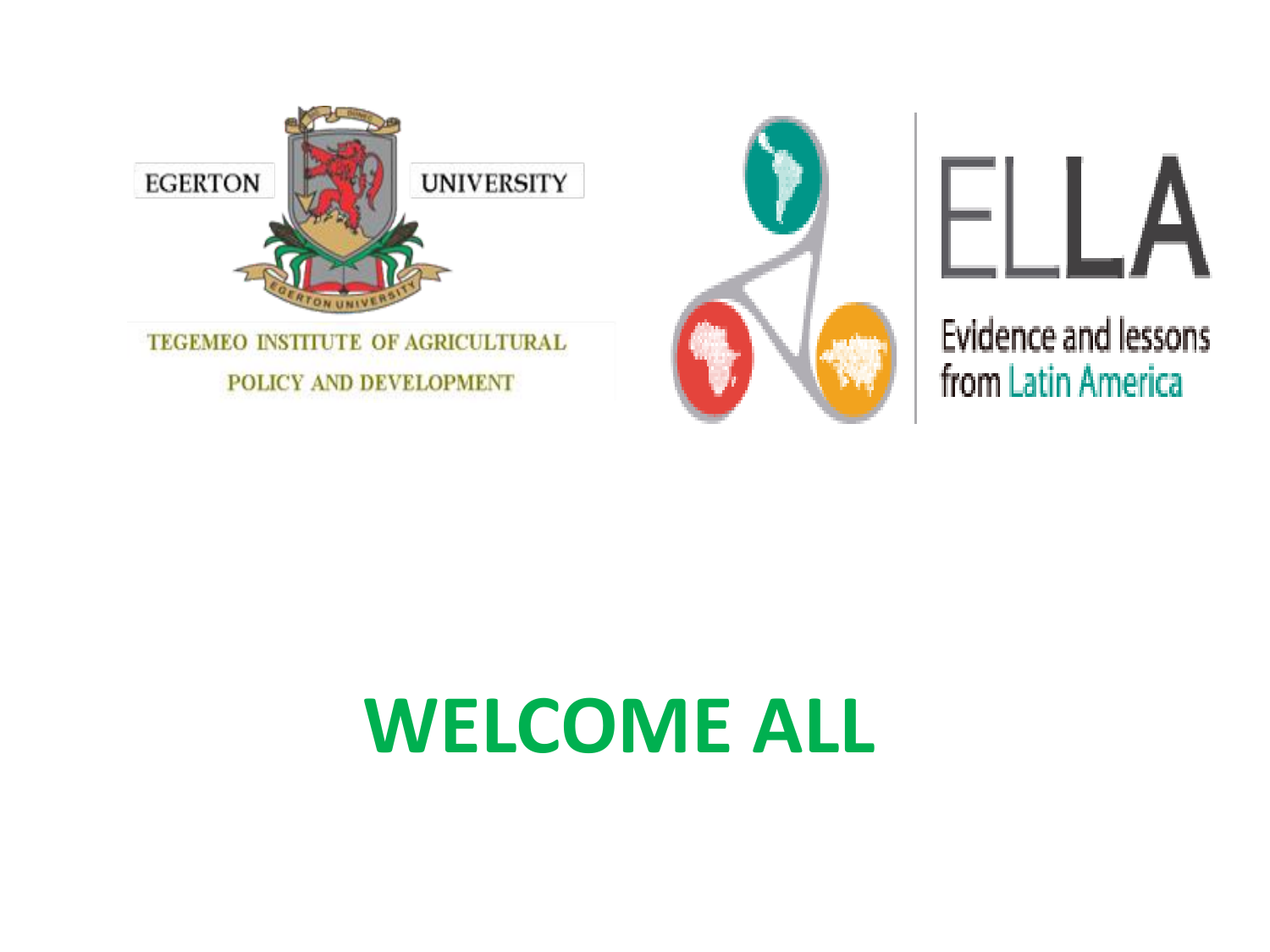



### COLLECTIVE LAND TENURE REGIMES IN PASTORALIST SOCIETIES: LESSONS FROM NORTHERN KENYA

**Tegemeo Institute of Agricultural Policy and Development Egerton University**

*Tim Njagi, Lilian Kirimi, Nthenya Kinyumu, Nicholas Odhiambo & Kevin Onyango*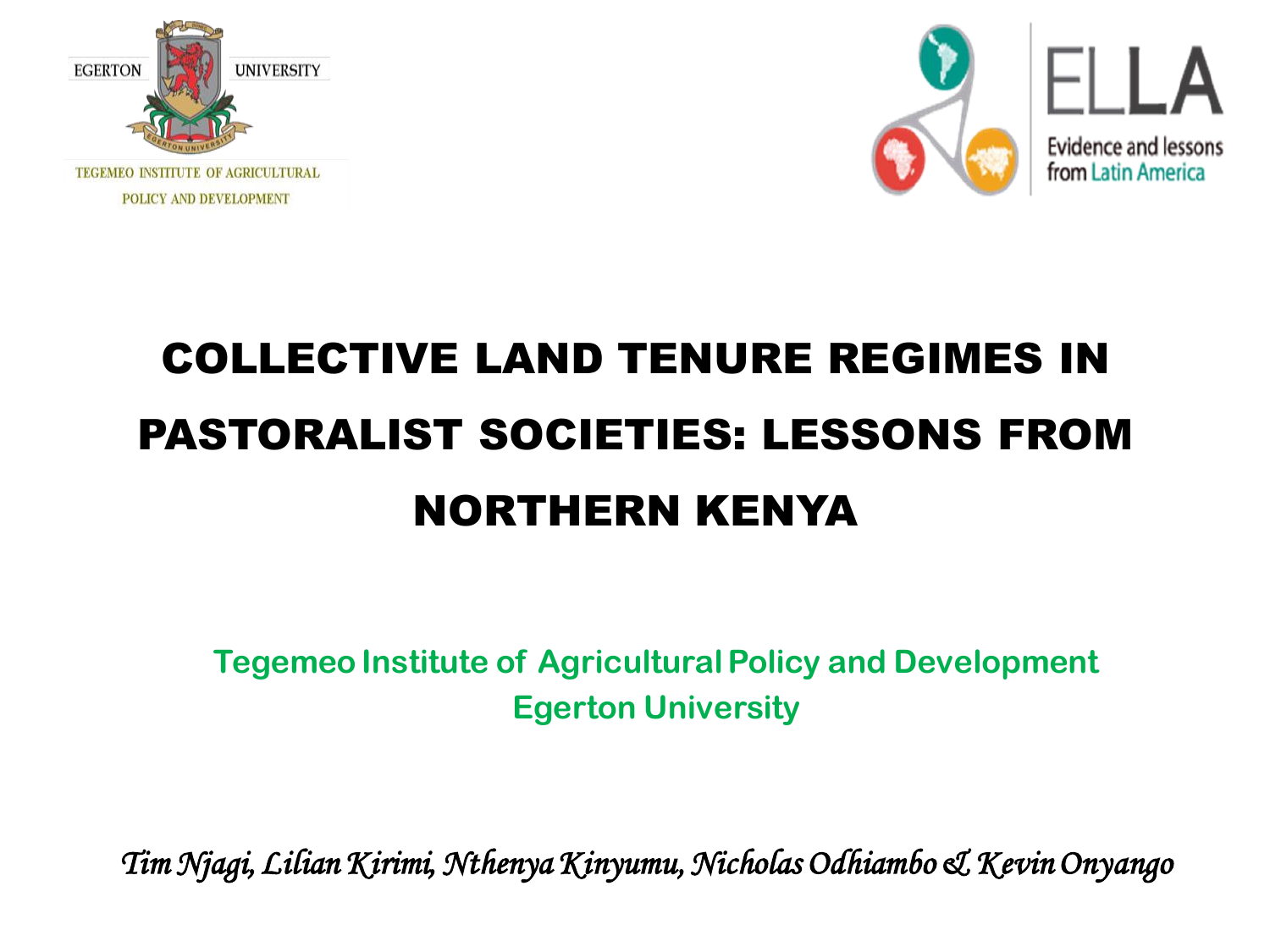

POLICY AND DEVELOPMENT

## **Discussion Outline**

### • Introduction

- Case selection
- Case Study Analysis
- Conclusion and Lessons
- Recommendations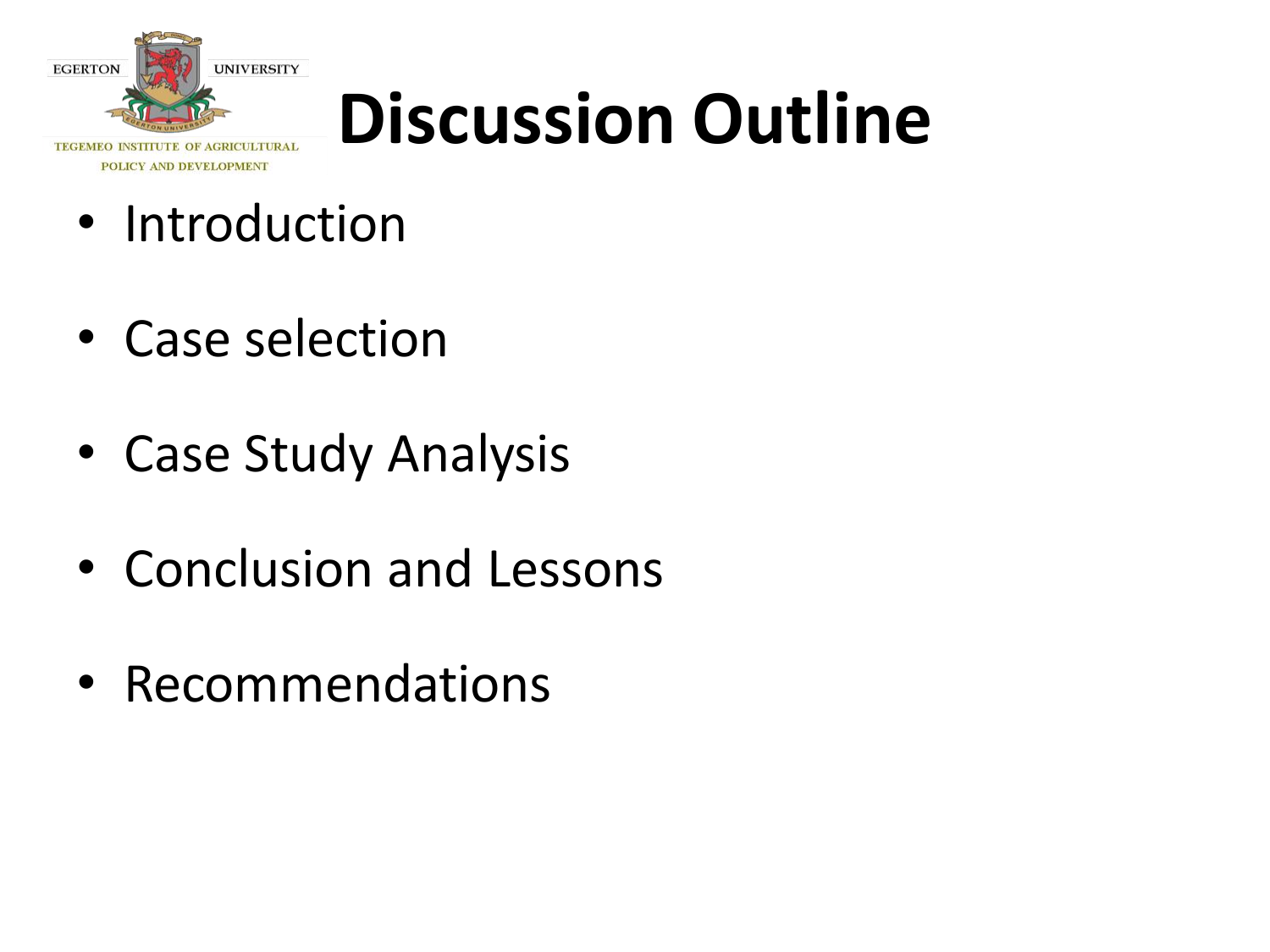

### **Introduction**

- Area under collective land access in Kenya is 67%
- Majority of these land inhabited by pastoralists
- Inhabitants facing similar conditions/challenges
	- economic exclusion
	- low public investments
	- allocation of their land to private use
- Public investments taking place on these lands – e.g. LAPSSET Corridor, SGR, Mining
- New laws for land under collective access currently being enacted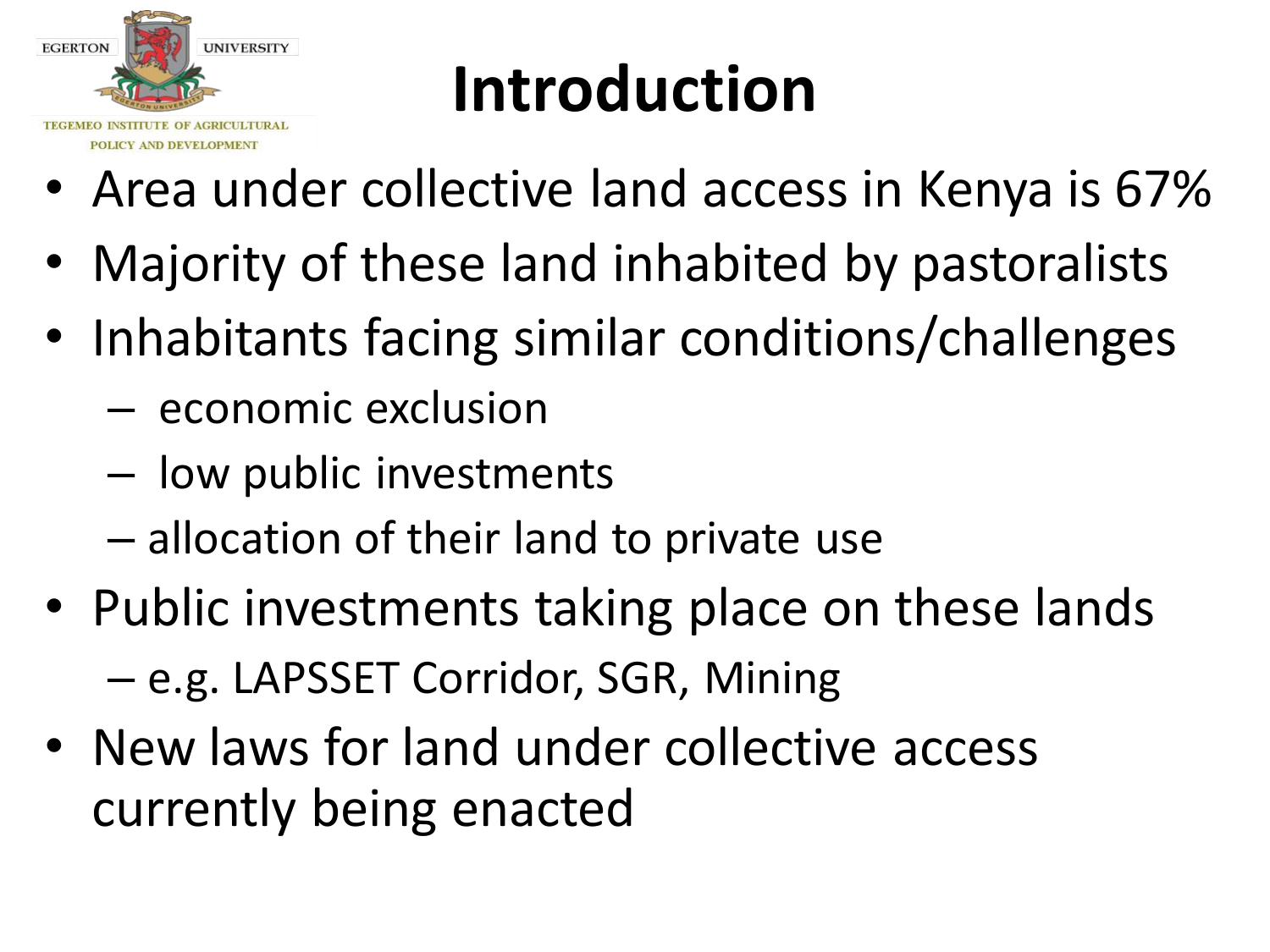

# **Research Objectives**

- Understand the evolution of collective land regimes in Kenya across geographies and cultures
- What are the similarities and differences among geographies and communities?
	- What explains observed changes?
	- how the different communities have been affected?
- Identify key lessons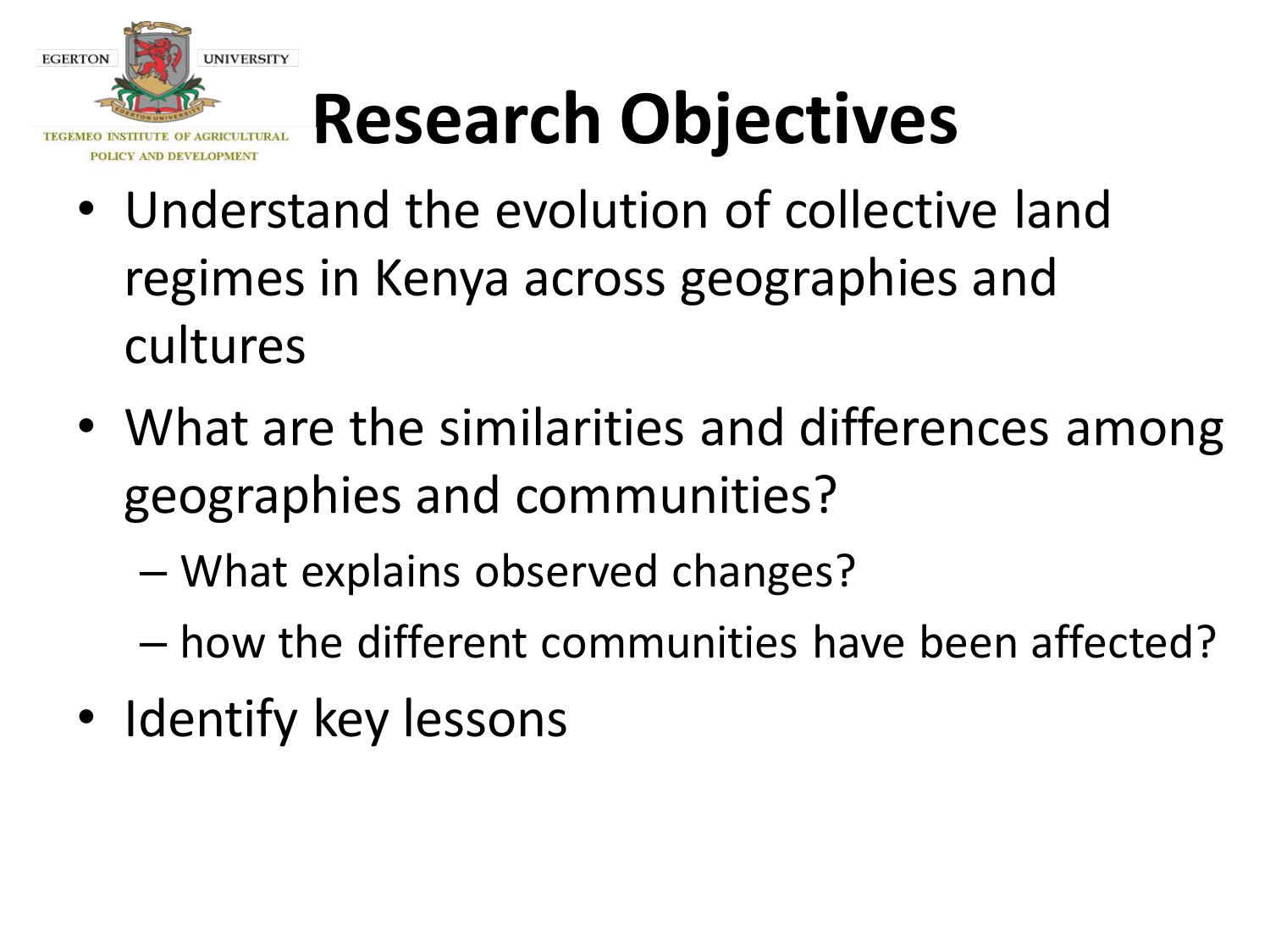



| <b>CASE</b> | <b>COMMUNITY</b>  | <b>COUNTY</b> | <b>ETHNIC COMMUNITY</b> |
|-------------|-------------------|---------------|-------------------------|
|             | Kiina             | Isiolo        | <b>Borana</b>           |
|             | Ngaremara         |               | Turkana                 |
|             | Oldonyiro         |               | Samburu                 |
|             | <b>Losesia GR</b> | Samburu       | Samburu                 |
|             | Ilpolei GR        | Laikipia      | Masai                   |
|             | Eselenkei GR      | Kajiado       | Masai                   |
| $ 3\>$      | Olekepedong GR    | Narok         | Masai                   |
|             | Naroosura GR      |               | Masai                   |
|             | Mailua GR         | Kajiado       | Masai                   |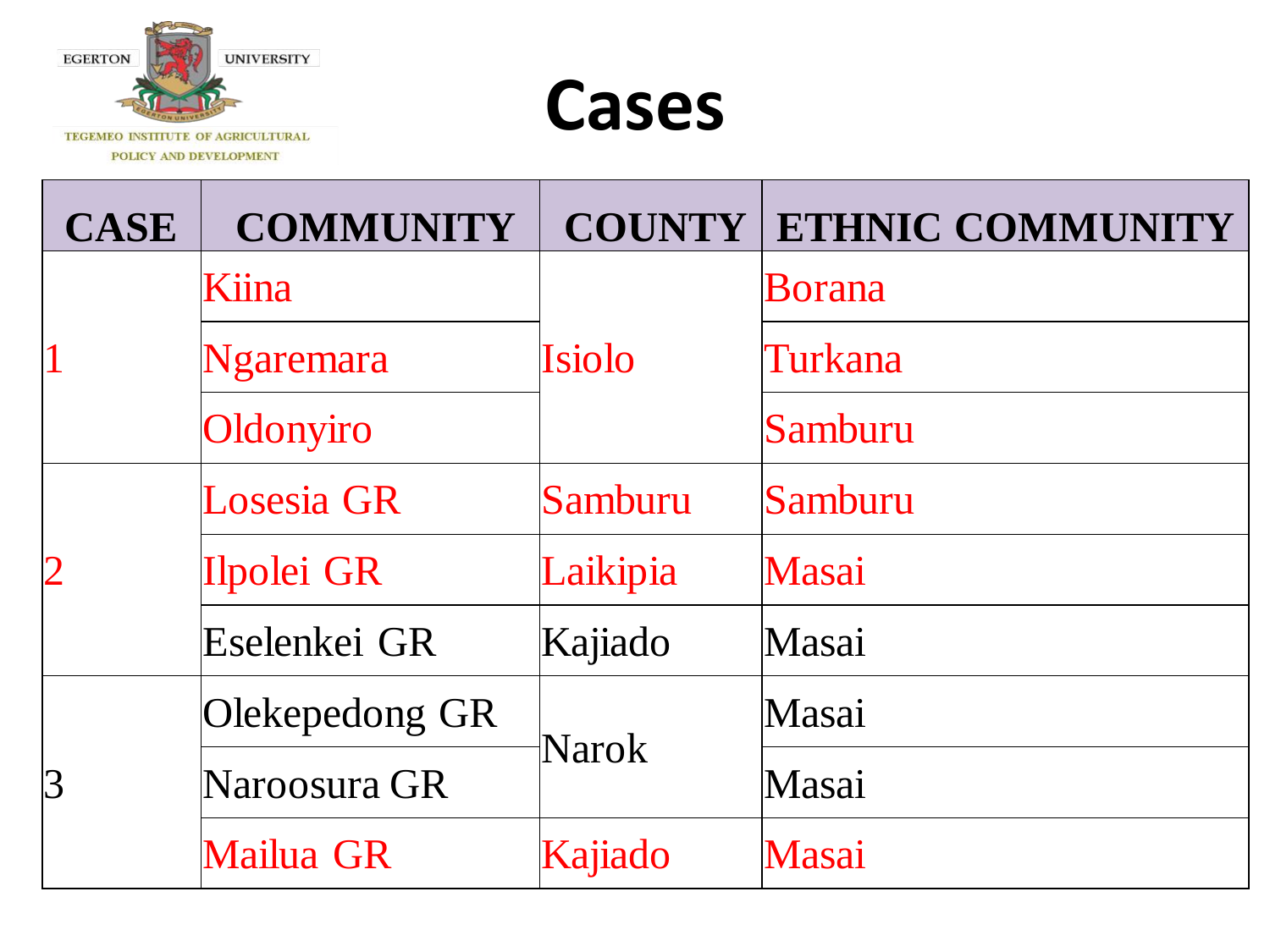### **Case Locations**

**UNIVERSITY** 

**TEGEMEO INSTITUTE OF AGRICULTURAL** 

**EGERTON** 

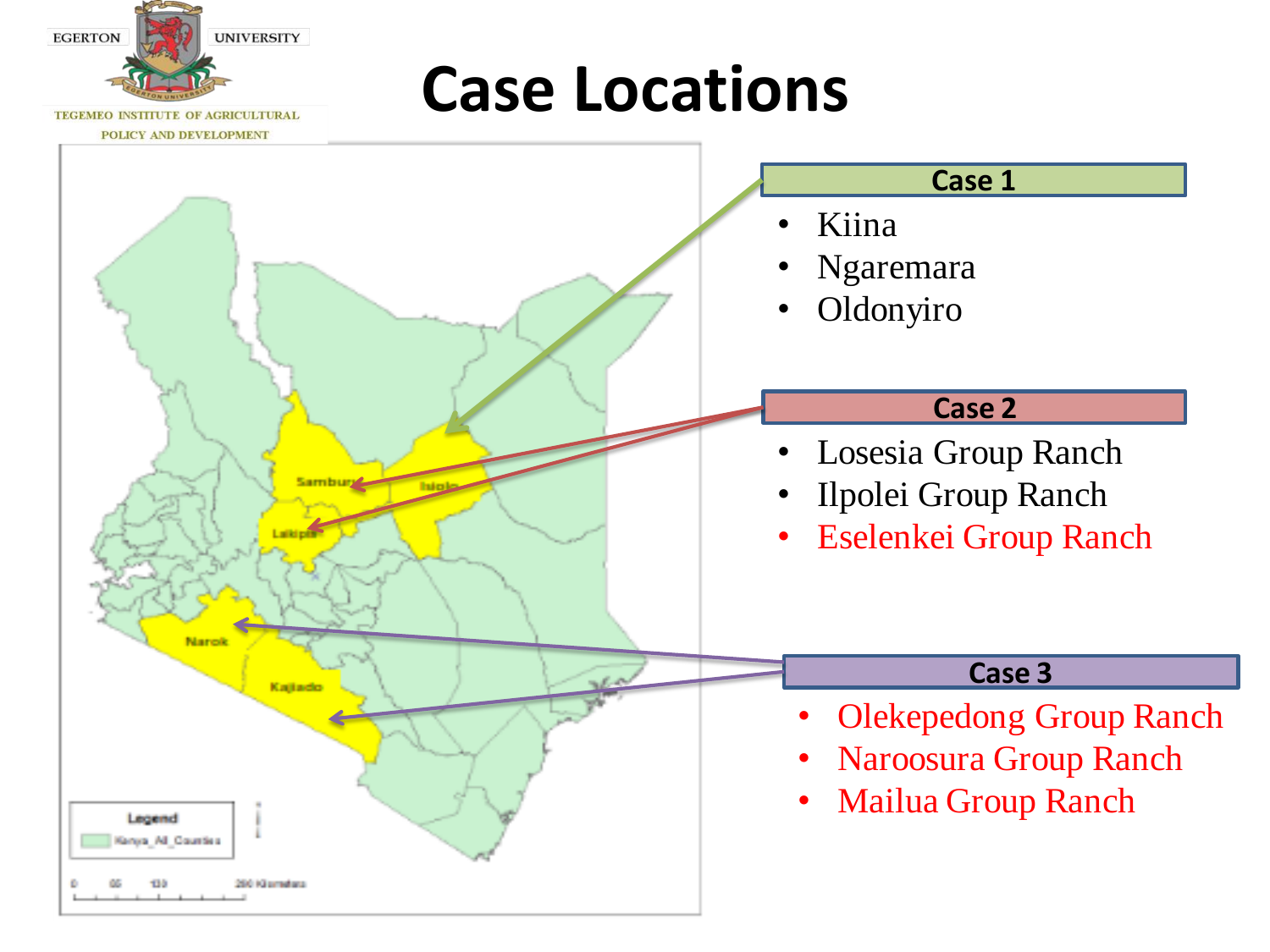### **CASE 1**

**(UN ADJUDICATED LANDS)**

Kiina, Ngaremara, Oldonyiro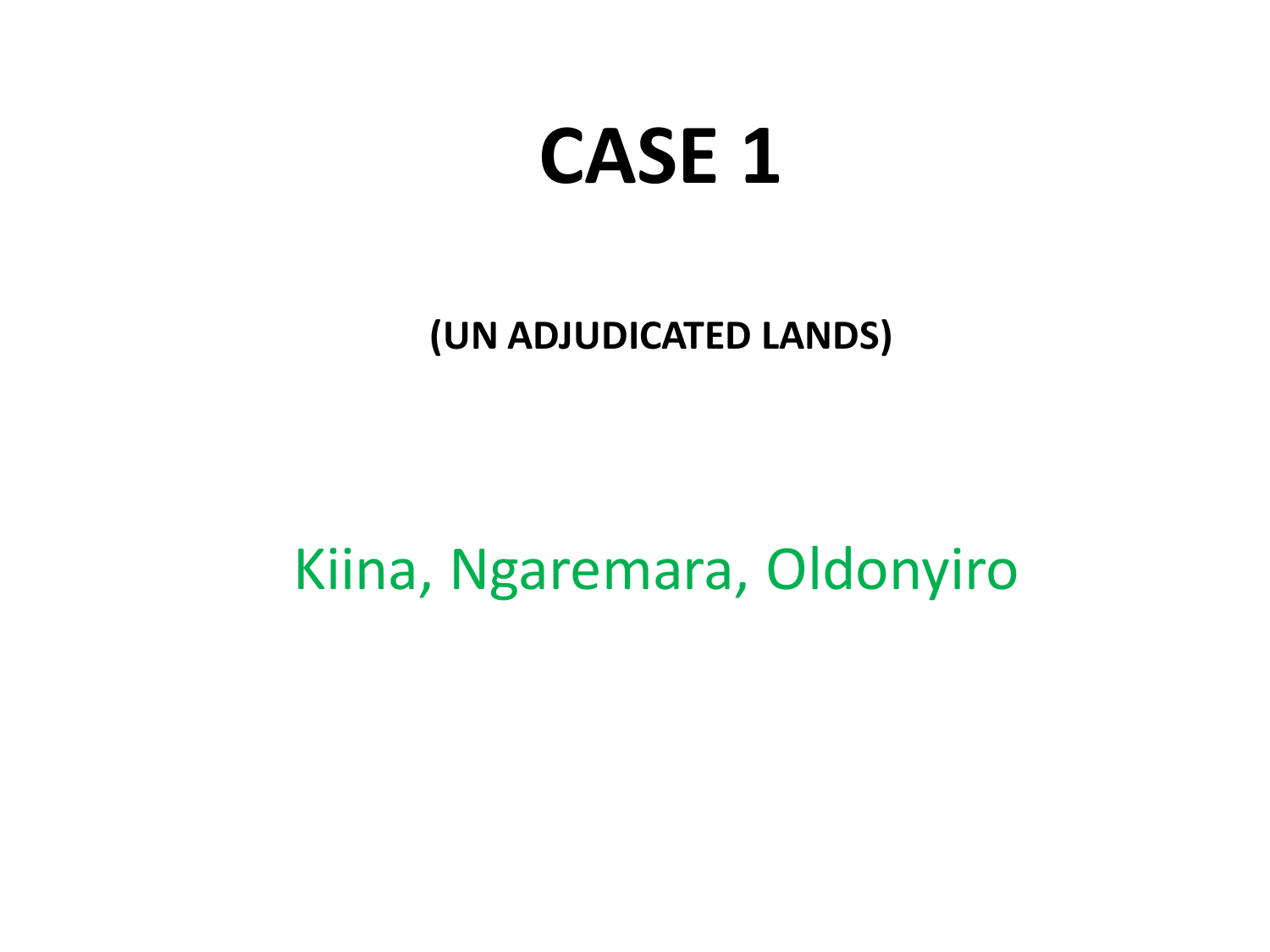

## **Kiina Community**

- $\checkmark$  Settled in 1972
- $\checkmark$  Initially, farmers but went back to livestock keeping
- $\checkmark$  Approximately 700 acres (283 Ha) under cultivation o maize, onions, tomatoes, mangoes
- $\checkmark$  Major livestock are cattle, sheep & goats
- Livestock market in Garbartulla & Meru
- $\checkmark$  Land governance arrangements
	- o Trust land by local authority on behalf of the community
	- o Community had own management arrangements
	- $\circ$  Established clusters (Dedha), each with own grazing rules, water & pasture management, e.g different pastures for wet, dry & drought conditions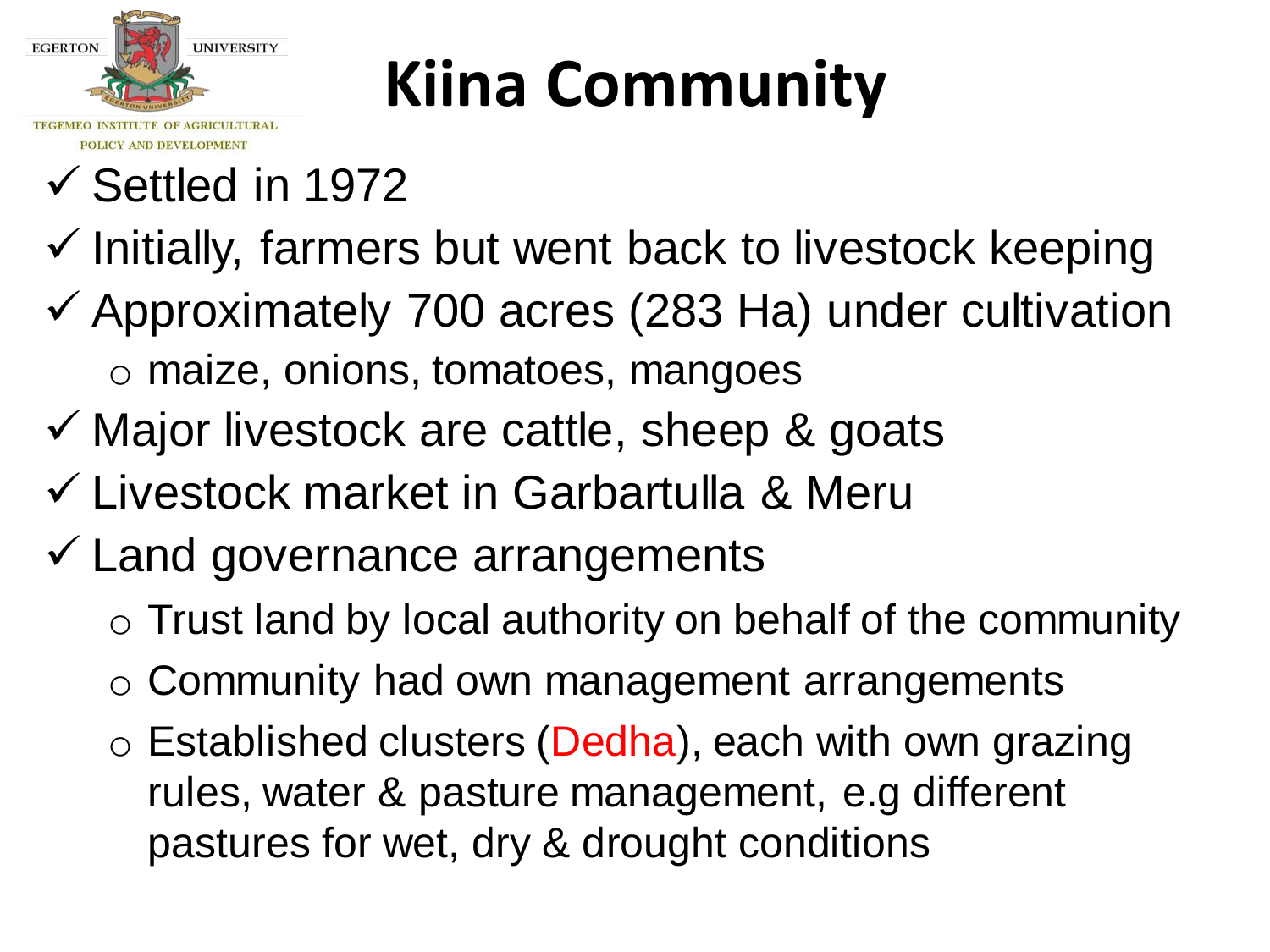

# **Kiina Community**

### Land tenure insecurity due to lack of / poor enforcement of customary laws

- o During famine, other communities i.e. Somali would graze on land claimed by Kiina community
- o This was compounded by cattle rustling, collapse of Somali
- o Peace talks led to Madogashe-Garissa Declaration in 2003
- $\checkmark$  Kiina community is currently in the process of registering a group ranch to protect their land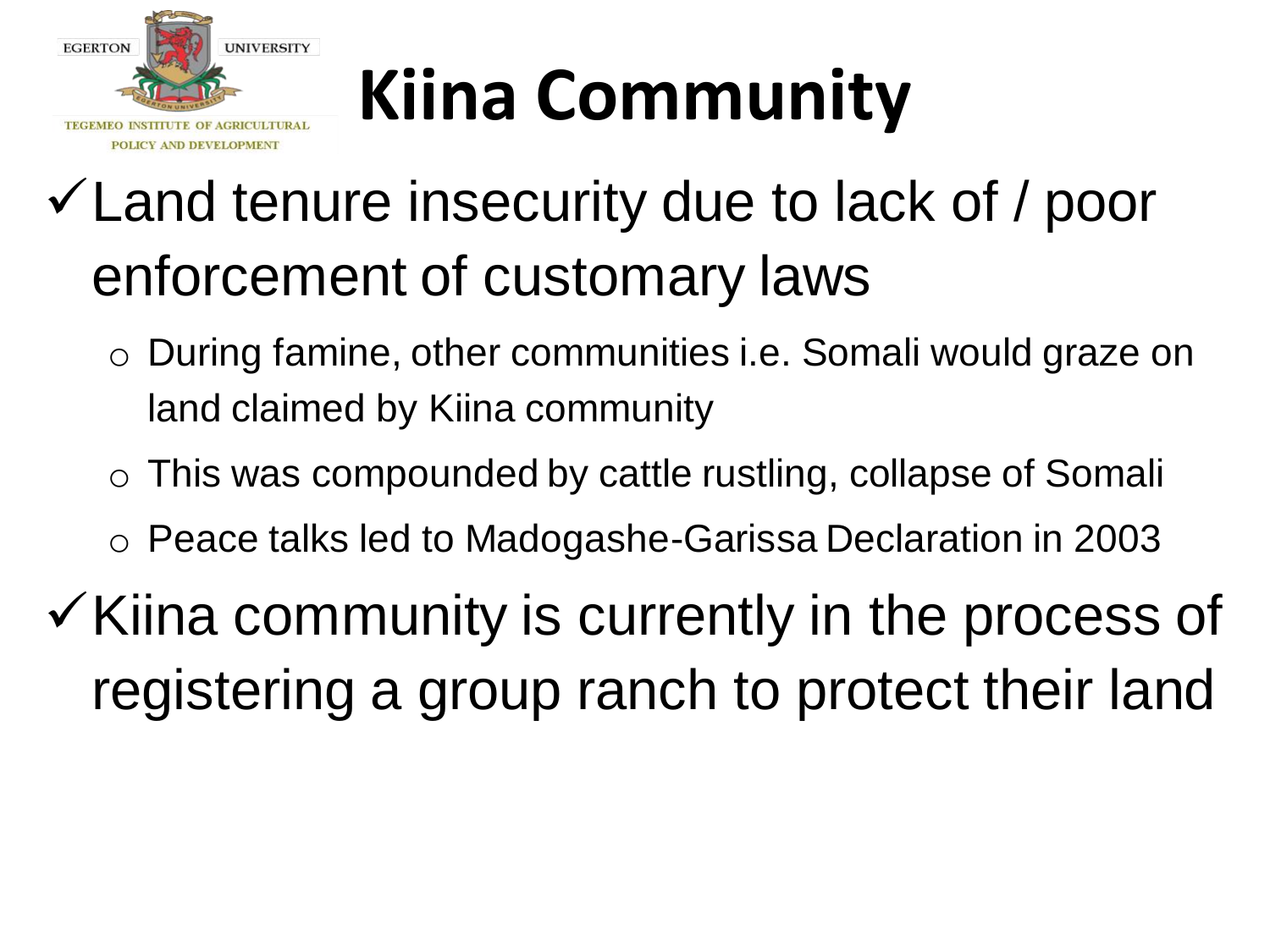

## **Ngaremara Community**

- Settled in 1918
- $\checkmark$  Practiced nomadic pastoralism but adopted sedentary lifestyle in 1990s
- $\checkmark$  Major livestock include cattle, sheep & goats
- Land governance arrangements
	- $\circ$  Trust land by local authority on behalf of the community
	- o Community had own management arrangements
	- o Each household determines its dwelling area, households organized in villages (currently 35 villages)
	- o Each village manages access to grazing fields & water points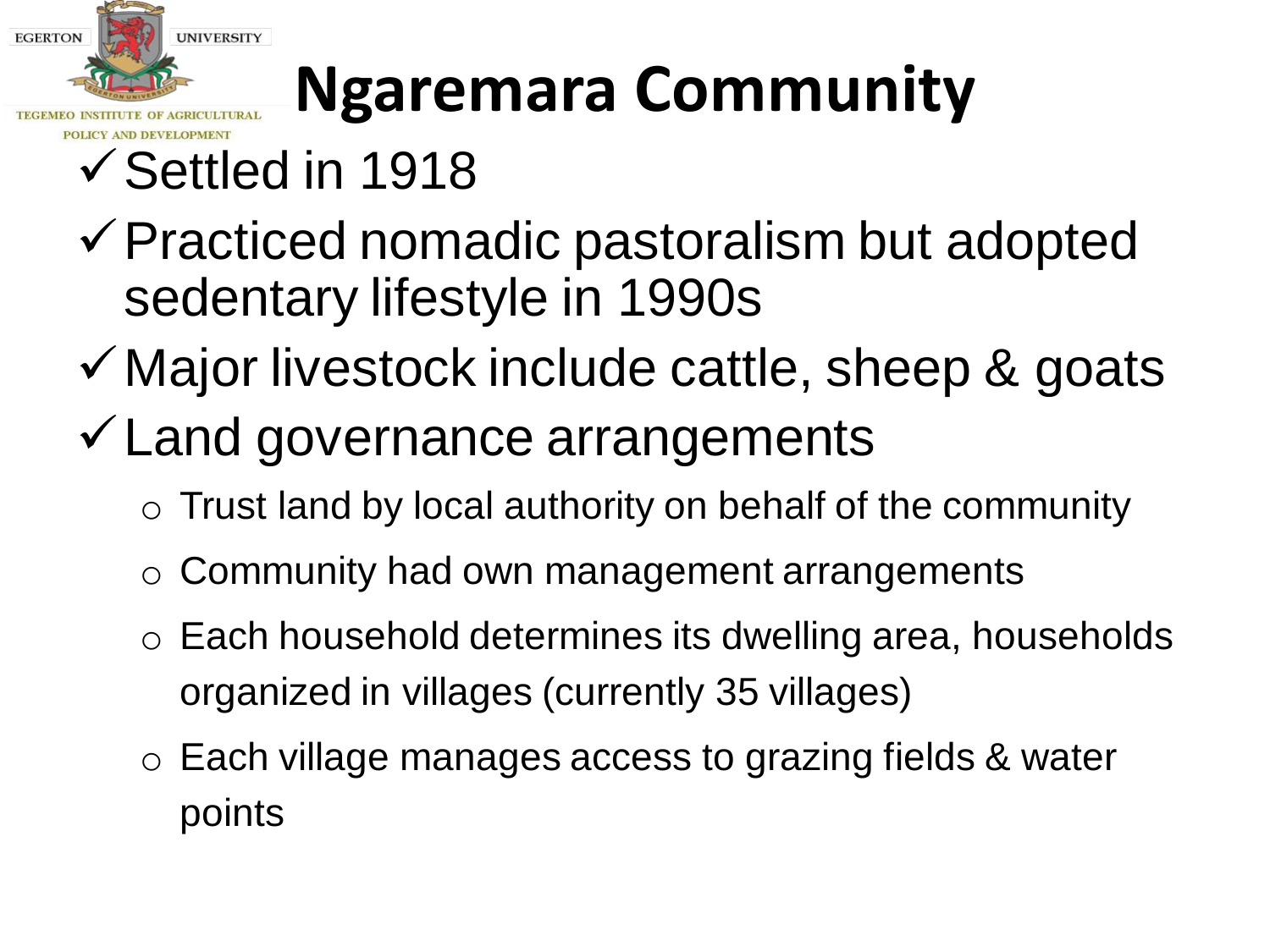

# **Ngaremara Community**

- $\checkmark$  Practice cattle rustling (with Samburu and Somali)
- $\checkmark$  Conflicts due to departure from customary practice
- $\checkmark$  Are unable to utilize resources on their land i.e. stone & sand
- $\checkmark$  Key moments included the construction of the Isiolo-Marsabit Highway
- LAPSSET corridor project has increased fear of eviction
- $\checkmark$  Part of the land is also subject of boundary dispute between Meru & Isiolo counties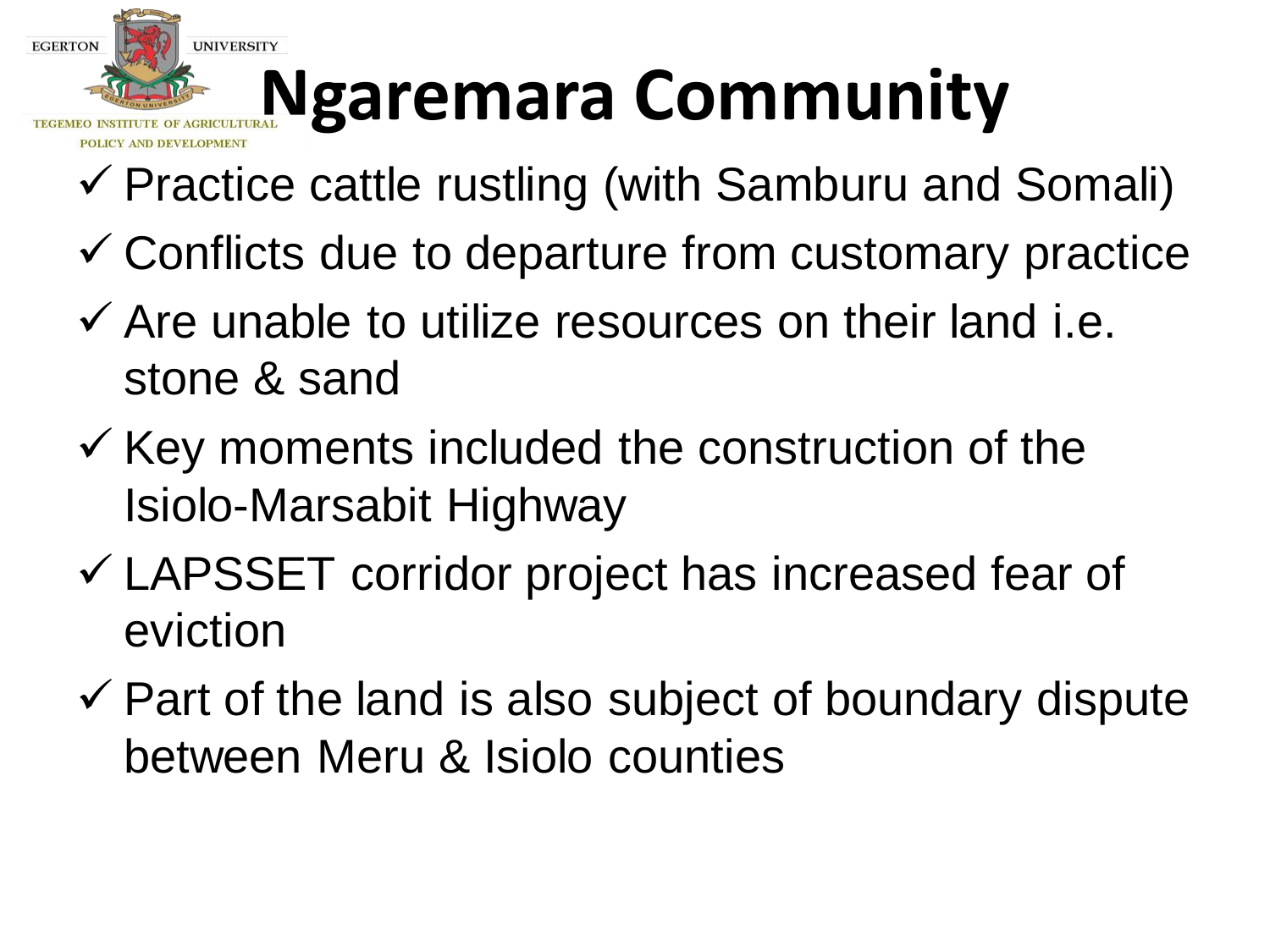

## **Oldonyiro Community**

- $\checkmark$  Settled in 1960s
- $\checkmark$  Practiced nomadic pastoralism but adopted sedentary lifestyle in 1990s
- $\checkmark$  Major livestock kept include cattle, sheep & goats
- $\checkmark$  Land governance arrangements
	- o Part of the land is Government land and part Trust land by local authority on behalf of the community
	- o Previously, no formal grazing systems, established in 2007
	- o Would reach out to private ranchers in Laikipia County during drought
	- o Community previously resisted registering group ranch Fear of what will happen to those on LMD land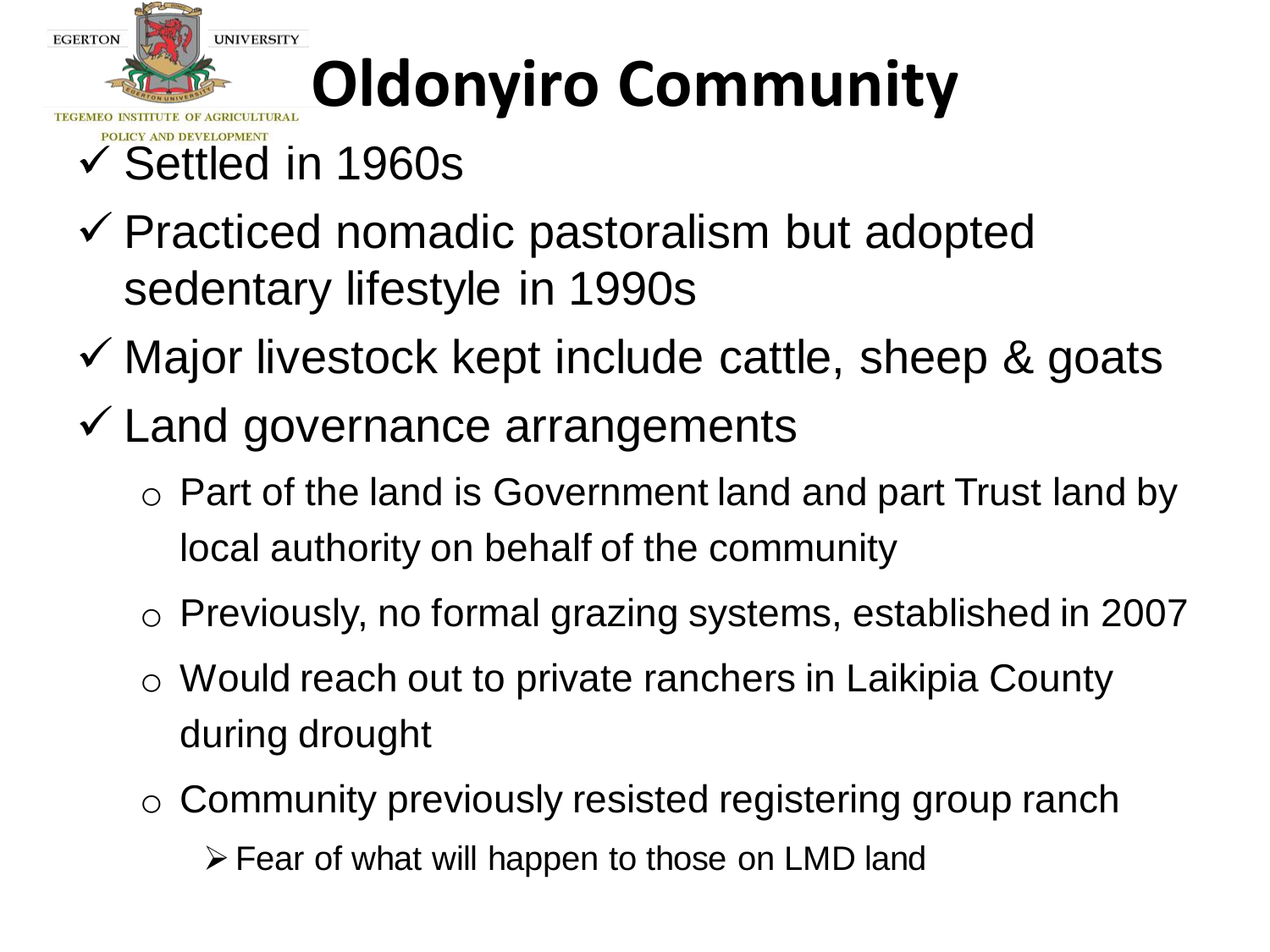

## **Oldonyiro Community**

- $\checkmark$  Individuals allocated land by local authority without consultation with community members
- $\checkmark$  Currently, community have revived efforts to register group ranch
	- Fear of displacement due to LAPSSET project
	- Government land may be allocated to outsiders/non natives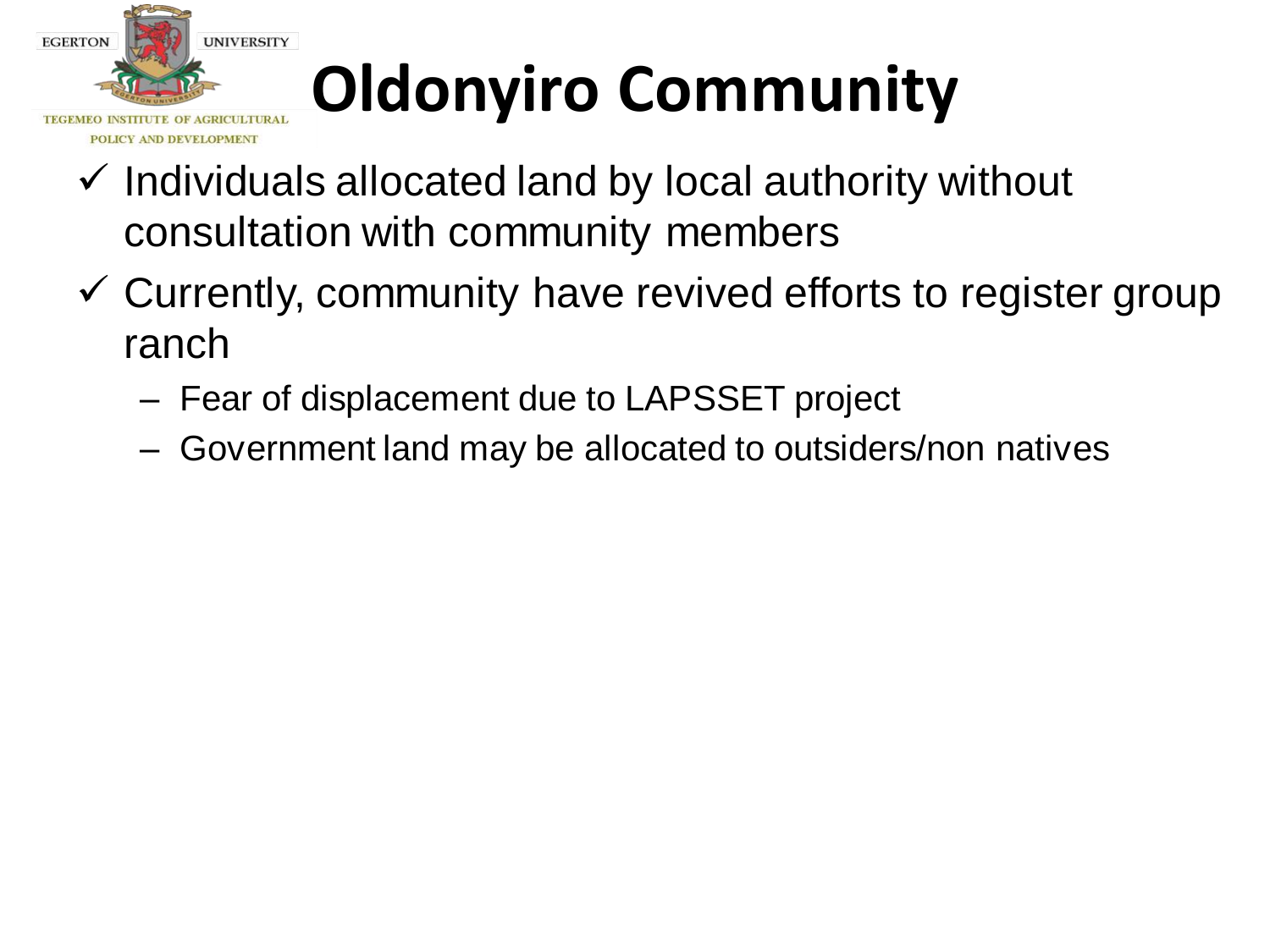## **CASE 2**

**(GROUP RANCHES)**

Ilpolei, Losesia, Eselenkei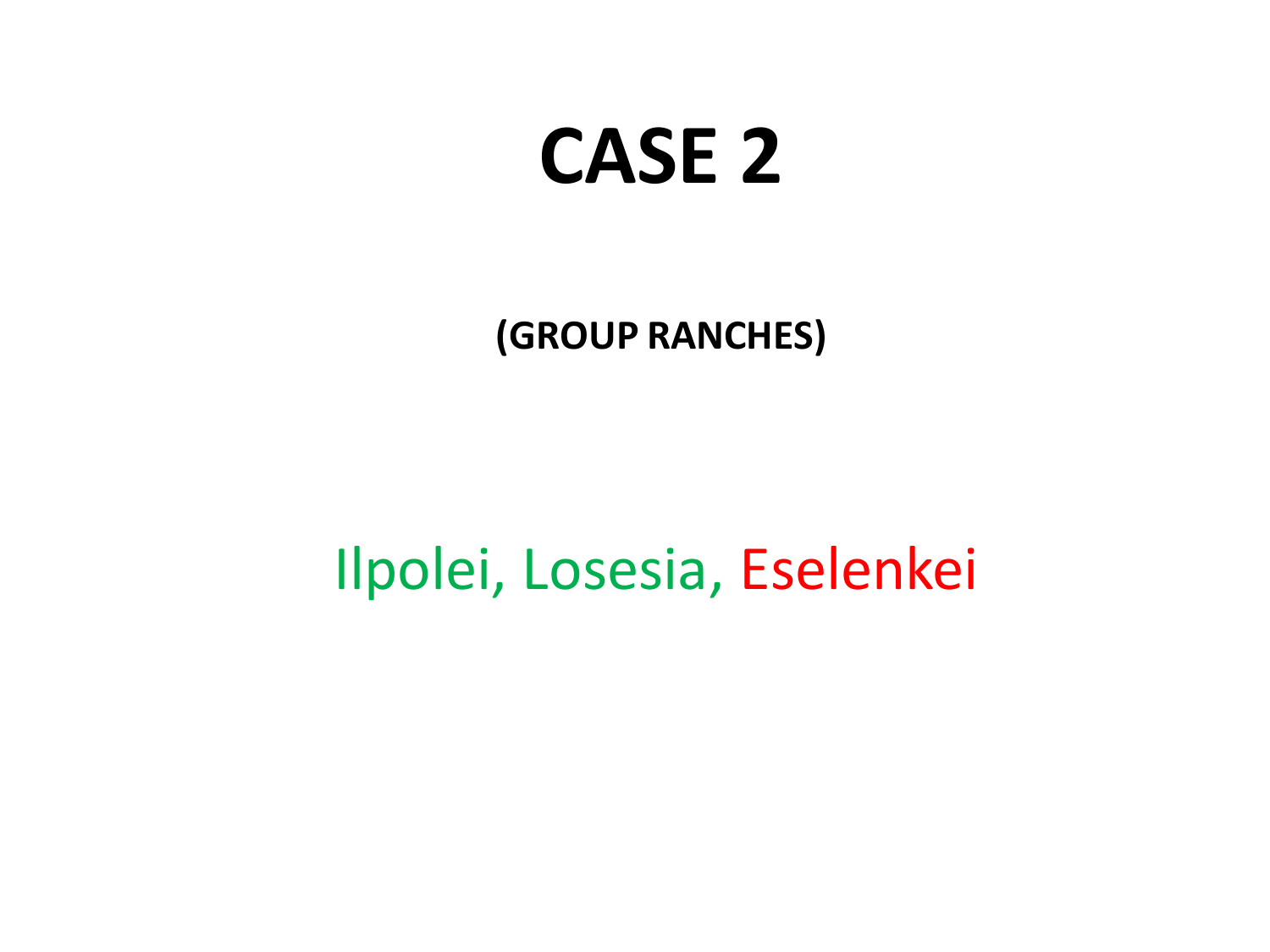

## **Ilpolei Group Ranch**

- $\checkmark$  Formed in 1974 with 47 members (current 285) Total ranch size is 1993 Ha
- $\checkmark$  Motivation of forming group ranch
	- o Government: Stop nomadic pastoralism, environment mgt,
	- o Community: Protect ancestral land, following trends in Kajiado
- $\checkmark$  Land managed using customary systems
- $\checkmark$  Main livestock market in Isiolo (LMD), in 80s, Nanyuki, later in Dol-dol & Oldonyiro
- $\checkmark$  Community migrated with their animals during drought
- Currently, private ranchers have reached out providing pasture during drought and AI services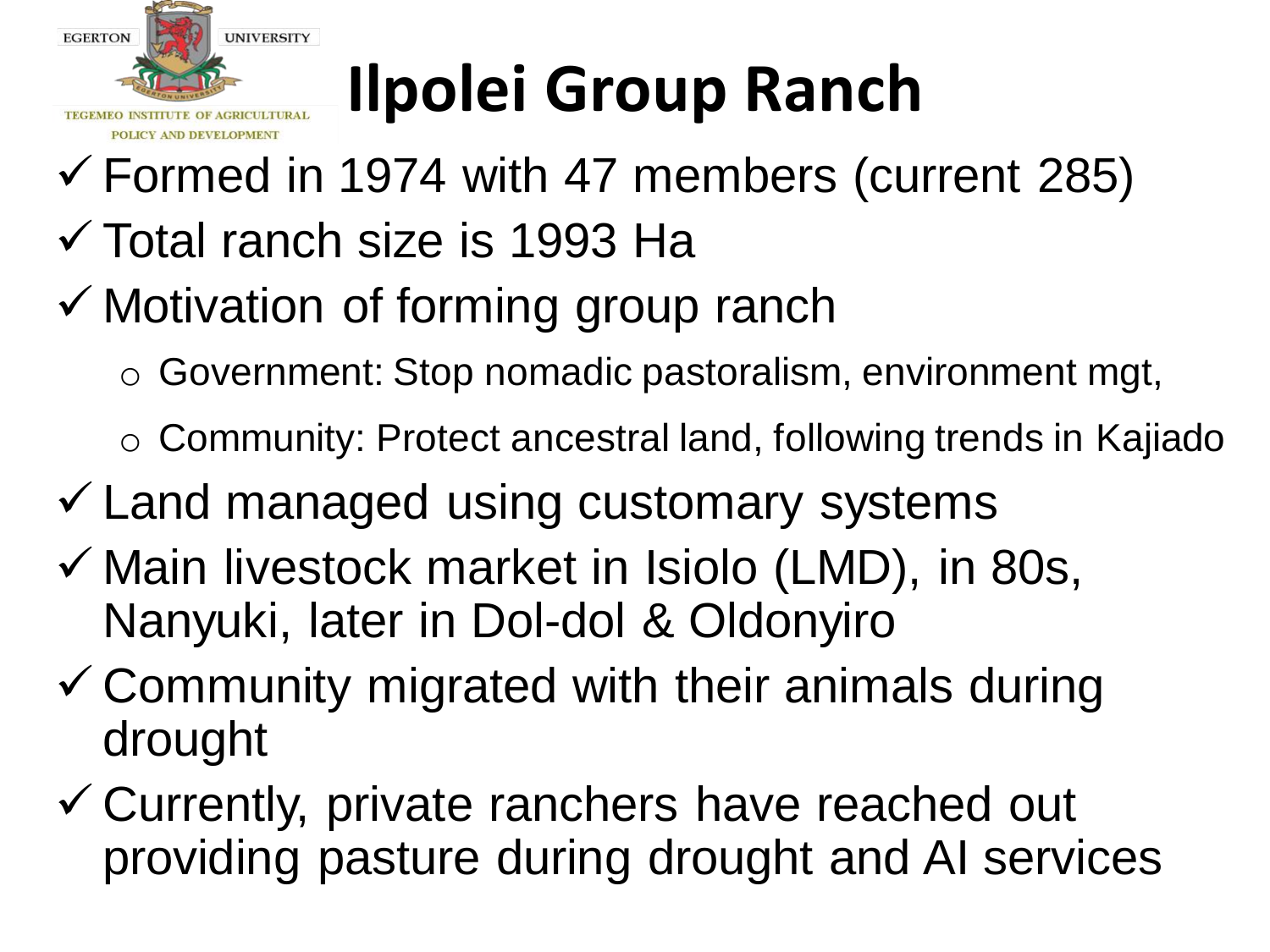

## **Ilpolei Group Ranch**

- $\checkmark$  Management committee made up of elders
- $\checkmark$  Same committee between 1974-2002
- $\checkmark$  Seven elections held between 2003-2015 (after 2 years)
- $\checkmark$  Committee made of 10 members (3 women)
- $\checkmark$  First constitution drafted in 2007
- $\checkmark$  Group raises money from sand harvesting
- $\checkmark$  Money is used to provide bursary, salaries for PTA teachers, hospital bill, purchase 5 goats for each household each year and have also constructed an office and 3 surface dams
- $\checkmark$  Member of NRT through Naibunga conservancy trust (has 9 GRs, 47 470 Ha)
- $\checkmark$  Benefit from livestock market program, training, credit targeting women, Tourism promoted thru the NRT brand
- $\checkmark$  Established a cultural center, developed a land use plan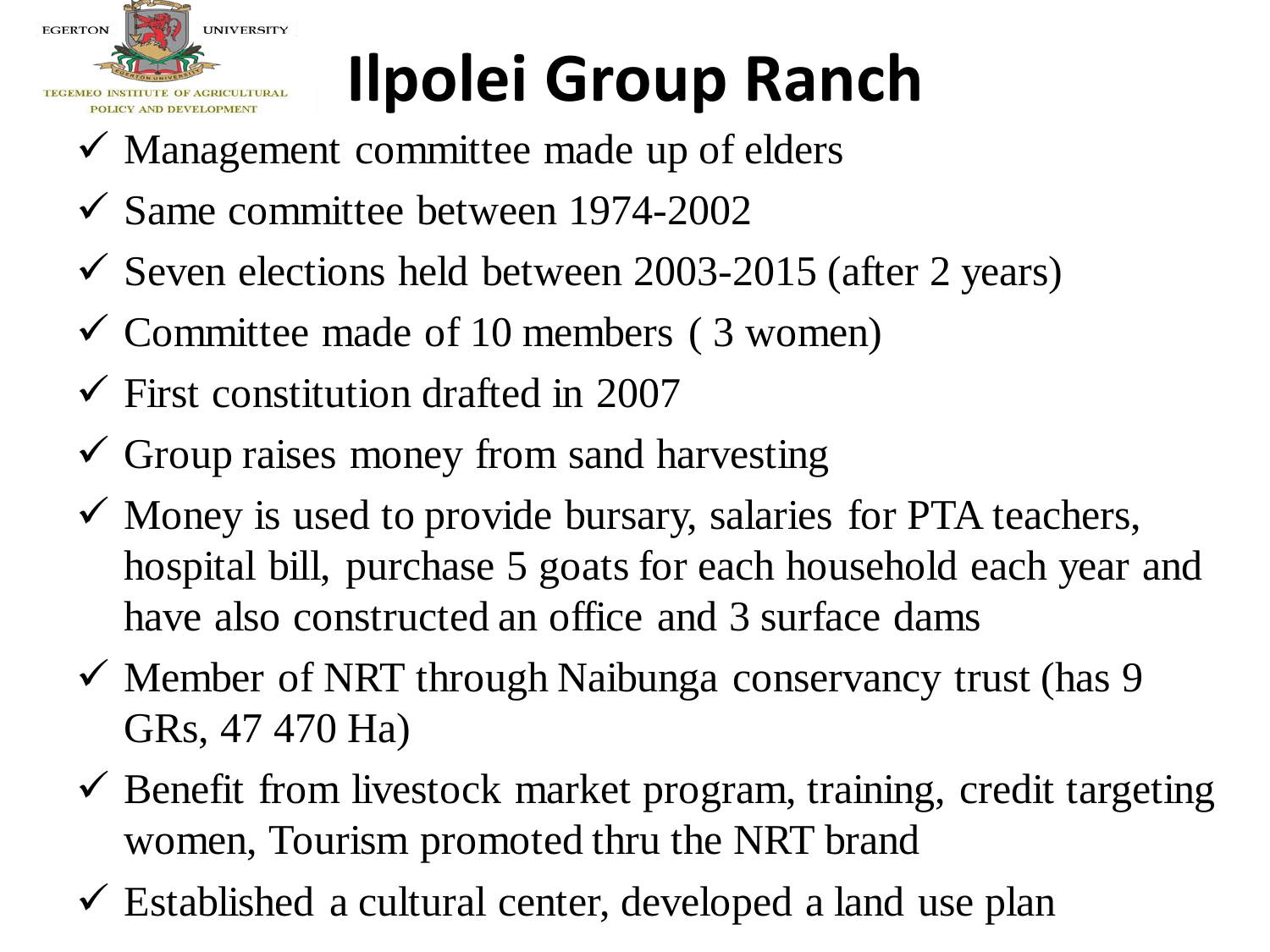

# **Losesia Group Ranch**

- $\checkmark$  Formed in 1981 with 940 members  $\checkmark$  Total ranch size was 203,653 Ha
	- o 90,000 Ha allocated to individuals
	- o 33, 721 Ha, under dispute after it was allocated as MTA
- $\checkmark$  Motivation of forming group ranch
	- o Govt-stop nomadic pastoralism, environment mgt,
	- o Community protect ancestral land
- Land managed using customary systems but were never followed due to large herds
- $\checkmark$  Current management committee took office in 2012 (10) member, 3 women)
- $\checkmark$  Developed a land use plan to maximize benefits of the LAPSSET corridor project
- $\checkmark$  Member of NRT through Sera Conservancy trust (345,000 Ha)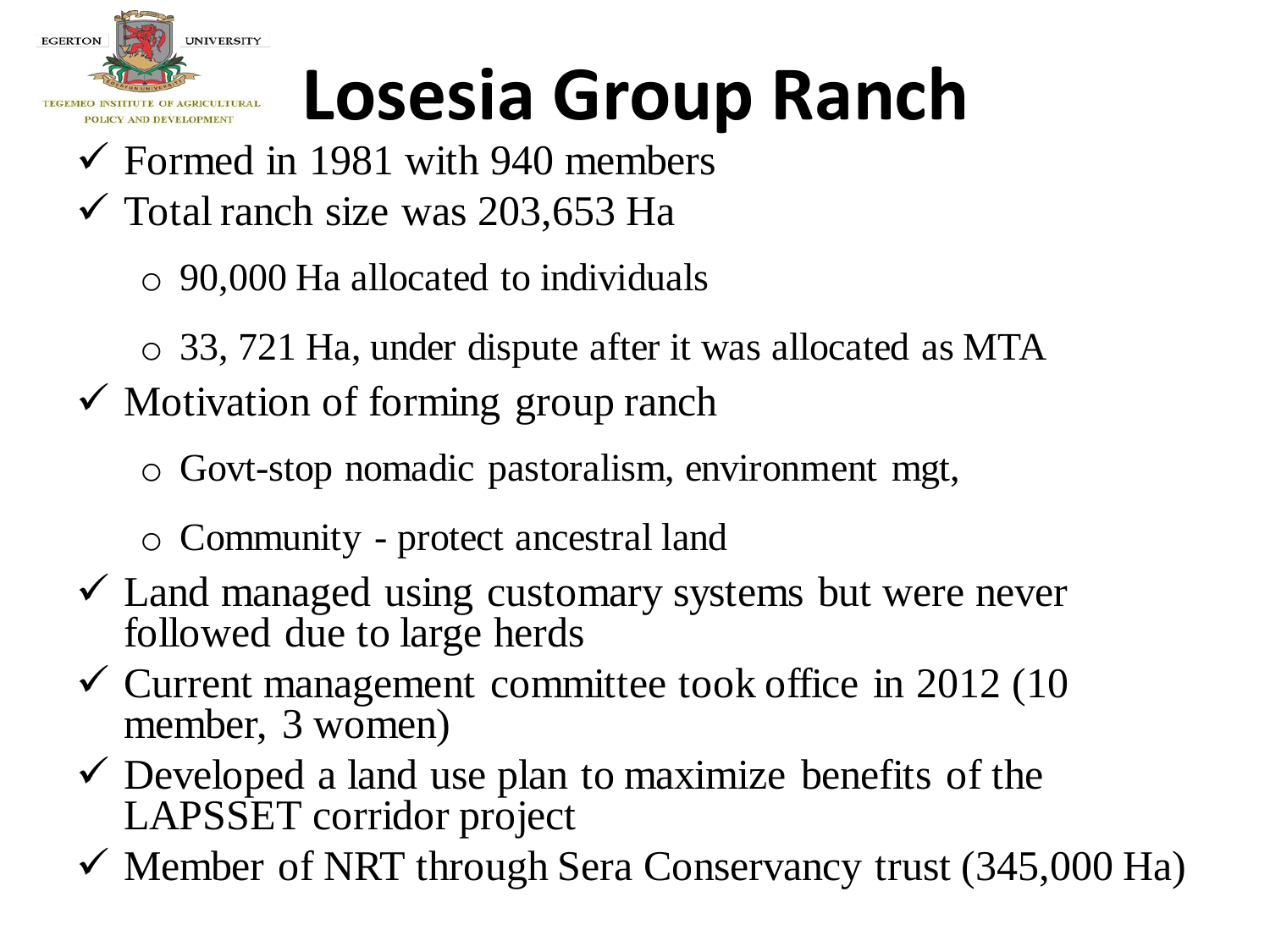### **CASE 3**

#### **(SUB-DIVIDED GROUP RANCHES)**

Olekepedong, Naroosura, Mailua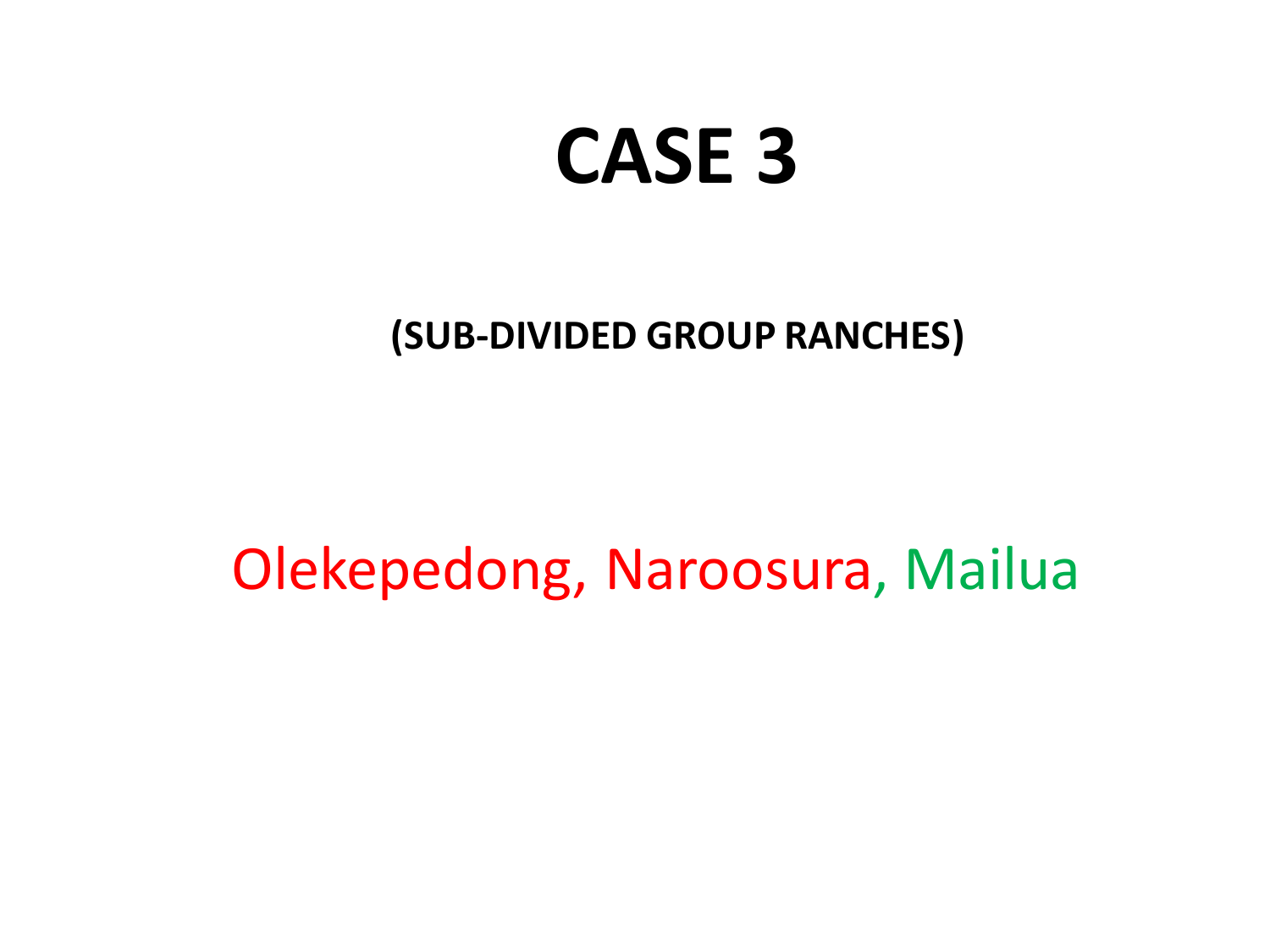

## **Mailua Group Ranch**

- Formed in 1974, with 1,026 members
- Had 63,000 ha
- Non-Masaai settled in the ranch (mainly maumau fighters)
- Has a management committee of 10 members (no women)
	- Has a constitution
	- Elections every 5 years
- Group ranch subdivided in 1989
- Reasons for subdivision
	- Use land as collateral
	- Euphoria of sub division in Kajiado
	- Construction of the Kajiado-Namanga Highway
	- Development of urban town i.e. Amboseli, Sultan Hamud, Chyulu, Maili-tisa
- Each household received 2 acres arable land & 60 acres of dry land upon sub division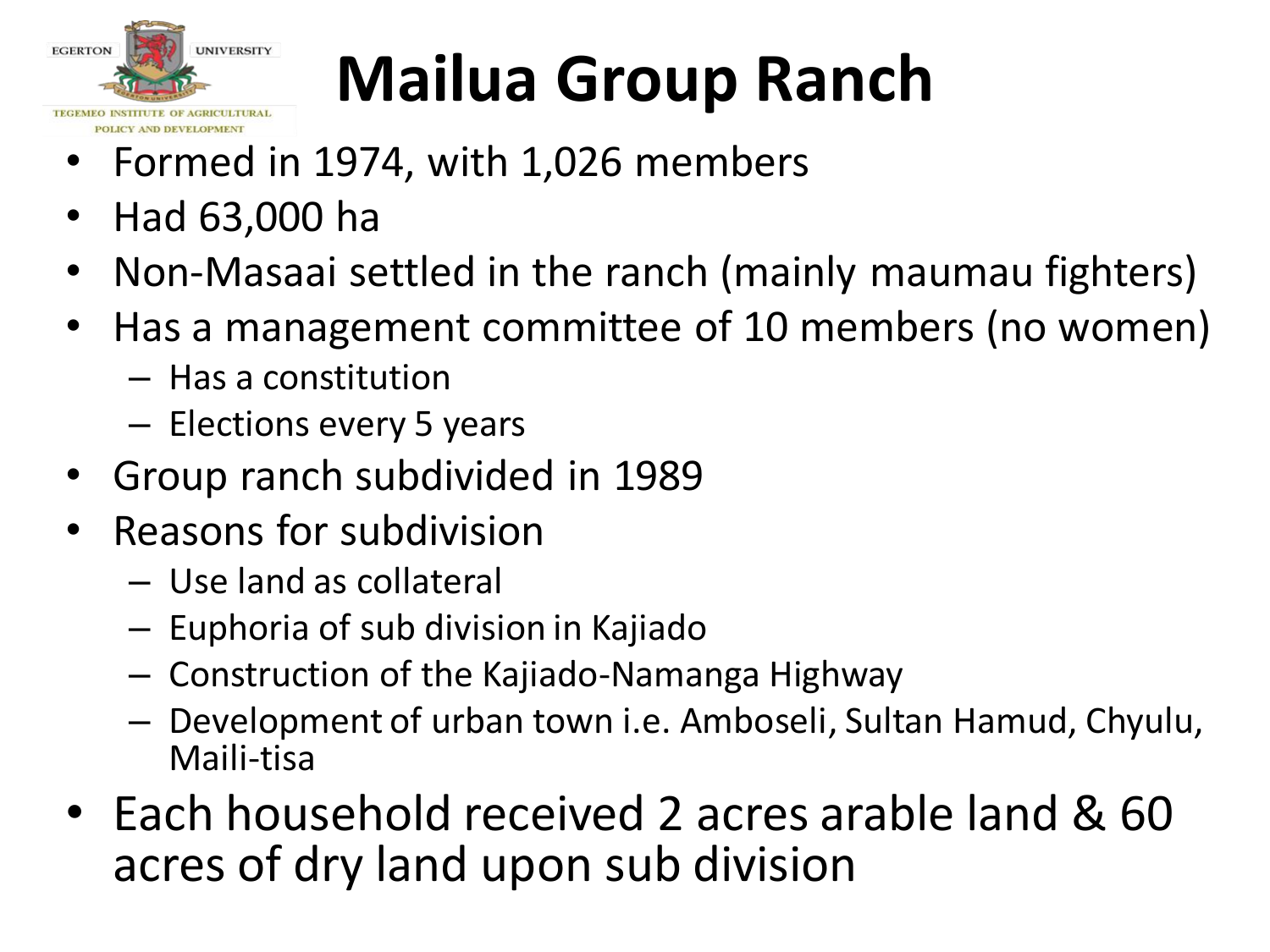

# **Lessons from the North**

# **CASE 1: Un Adjudicated Land**

### Customary laws

- o Communities can develop sound laws to manage land under collective access e.g. grazing rules, water & pasture management rules
- o Some lead to tragedy of commons

### Push for formalization

- o Insecurity of land tenure from public driven mega projects e.g. LAPSSET
- o Lack of enforcement of customary laws

Local governments have not protected communities interests – (Ngeremara)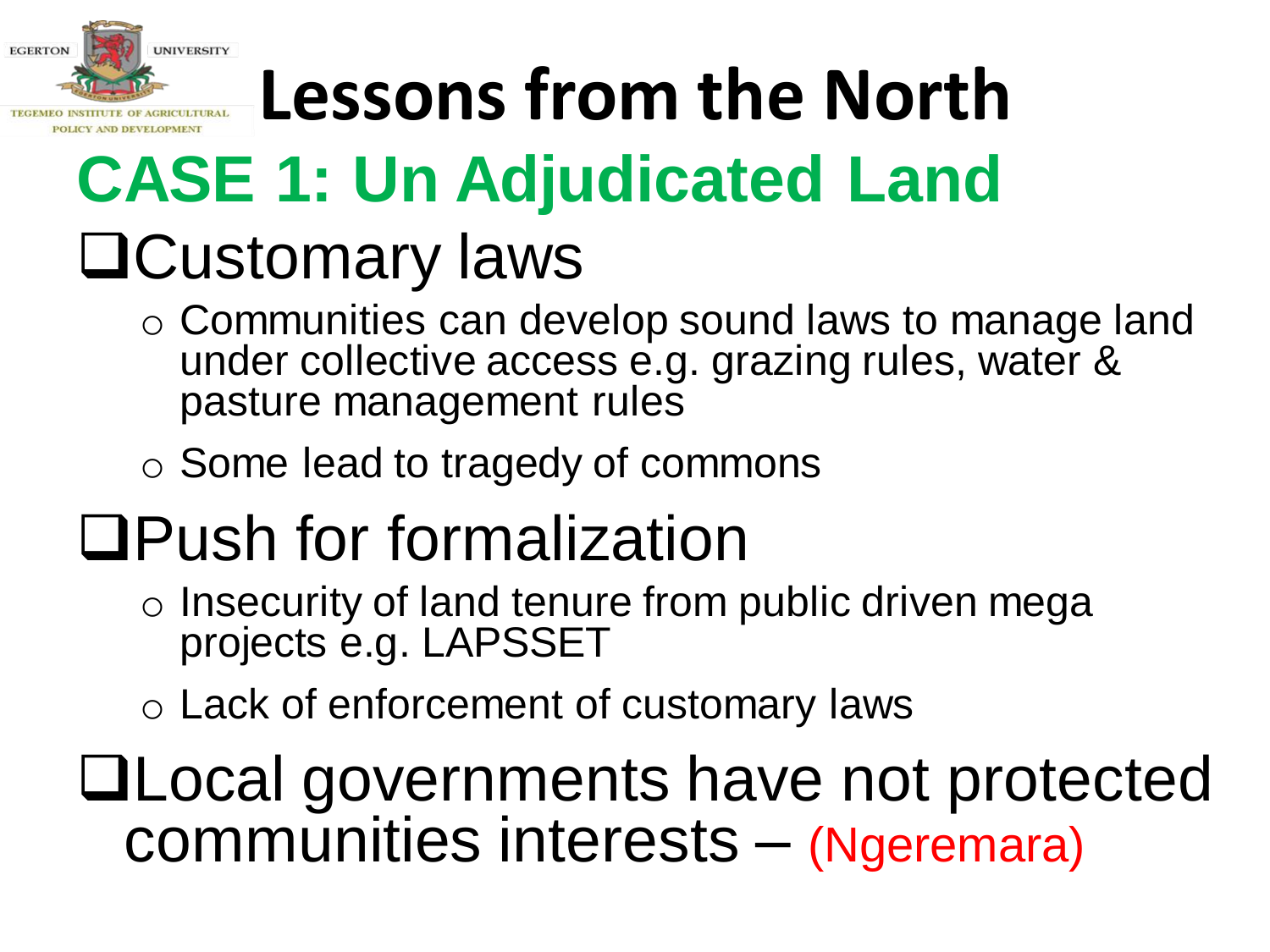

# **Lessons from the North**

### **CASE 2: Group Ranches**

### Customary laws were used despite registering group ranch

o Formal laws followed in recent periods

### $\Box$ Key benefits from conservation activities

o Less human/wildlife conflict

 $\circ$  income diversification for pastoral communities – (Ilpolei)

### $\Box$ Key challenges persist

- o environmental management
- o livestock productivity
- o pasture management
- o increasing human population Pastoralists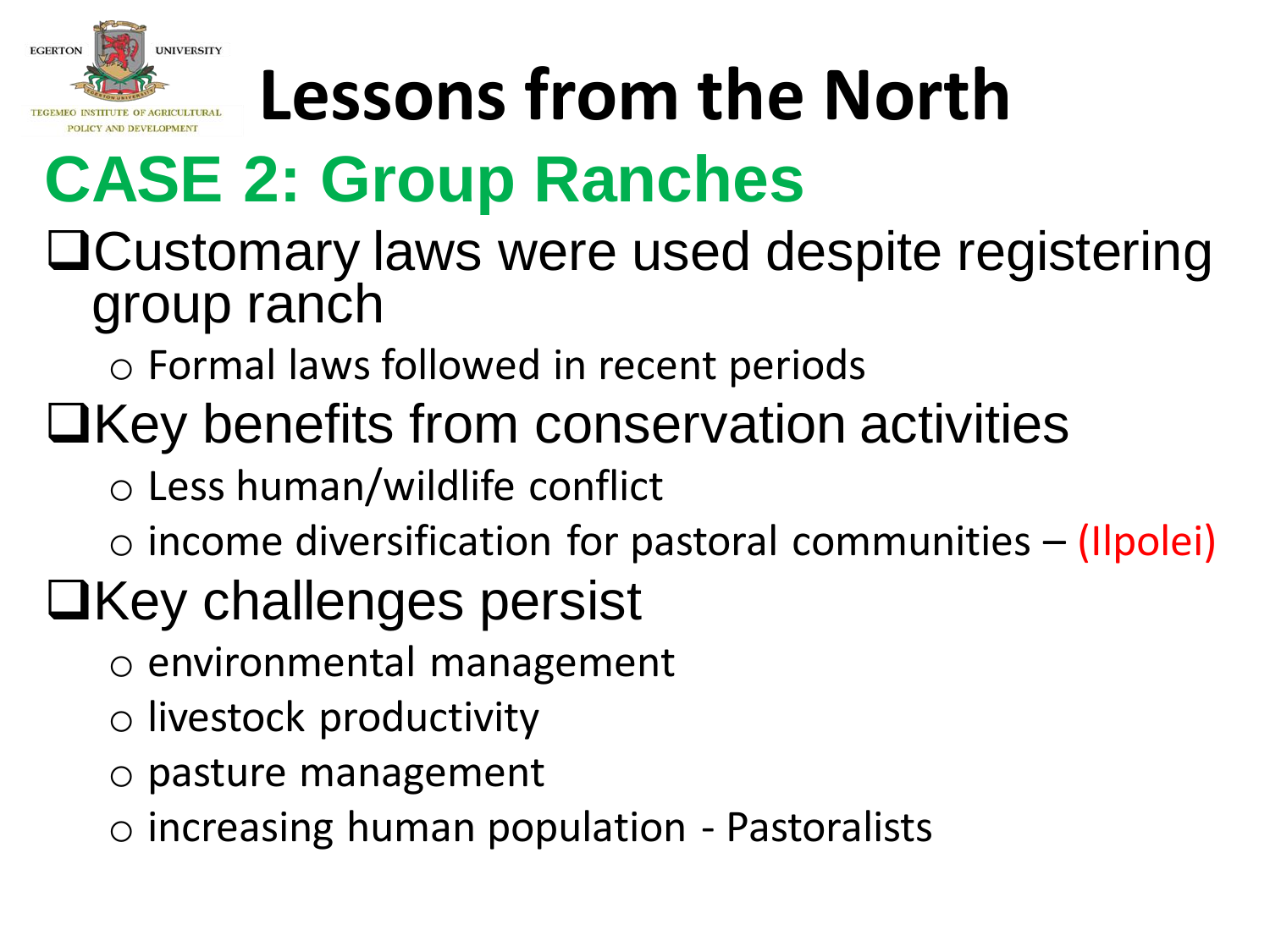

# **Lessons from the North**

### **CASE 3: Subdivided Group Ranches**

Customary laws were used despite registering group ranch

### Drivers for sub-division include

- o Mismanagement of group ranch
- o Perceived and real inequality in sharing resources including land
- o Urbanization

#### **□Sub division has not necessarily made pastoralist** better

- o subsequent sale of land
- o reduced land for grazing
- o increased conflicts (human/human & human/wildlife)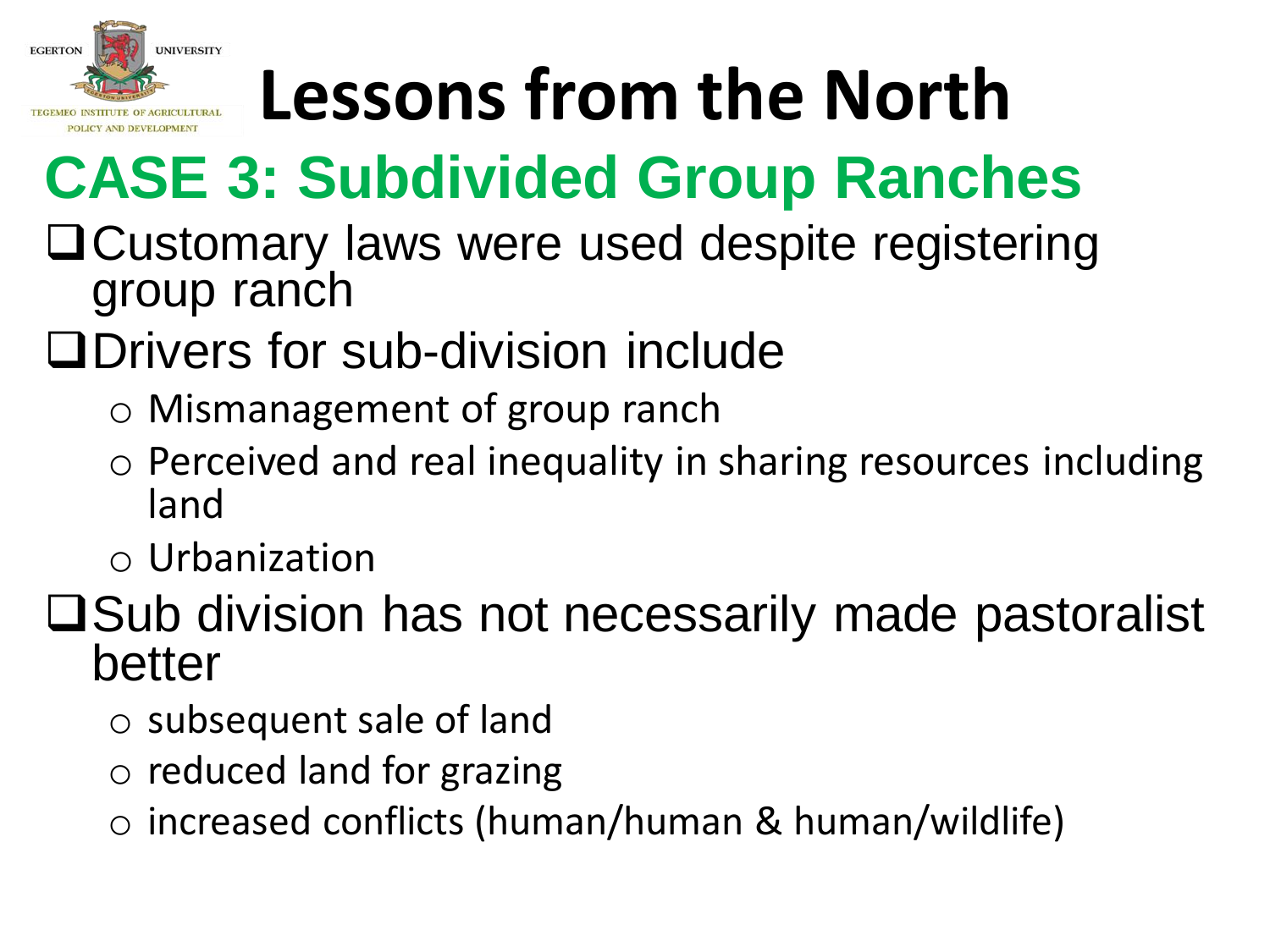

### **Recommendations**

### Key actions

- Need to strengthen community institutions for collective land tenure
	- build capacity of community level committees, to plan, manage land
- Need to incorporate customary laws in the legal framework – customary laws should be enforceable
- Invest in provision of public goods to pastoral communities
	- Bridge the gap with other parts of the country Infrastructure, Schools, Hospitals, Livestock markets & Veterinary services
	- Respond by improving value chains, better management of land and natural resources